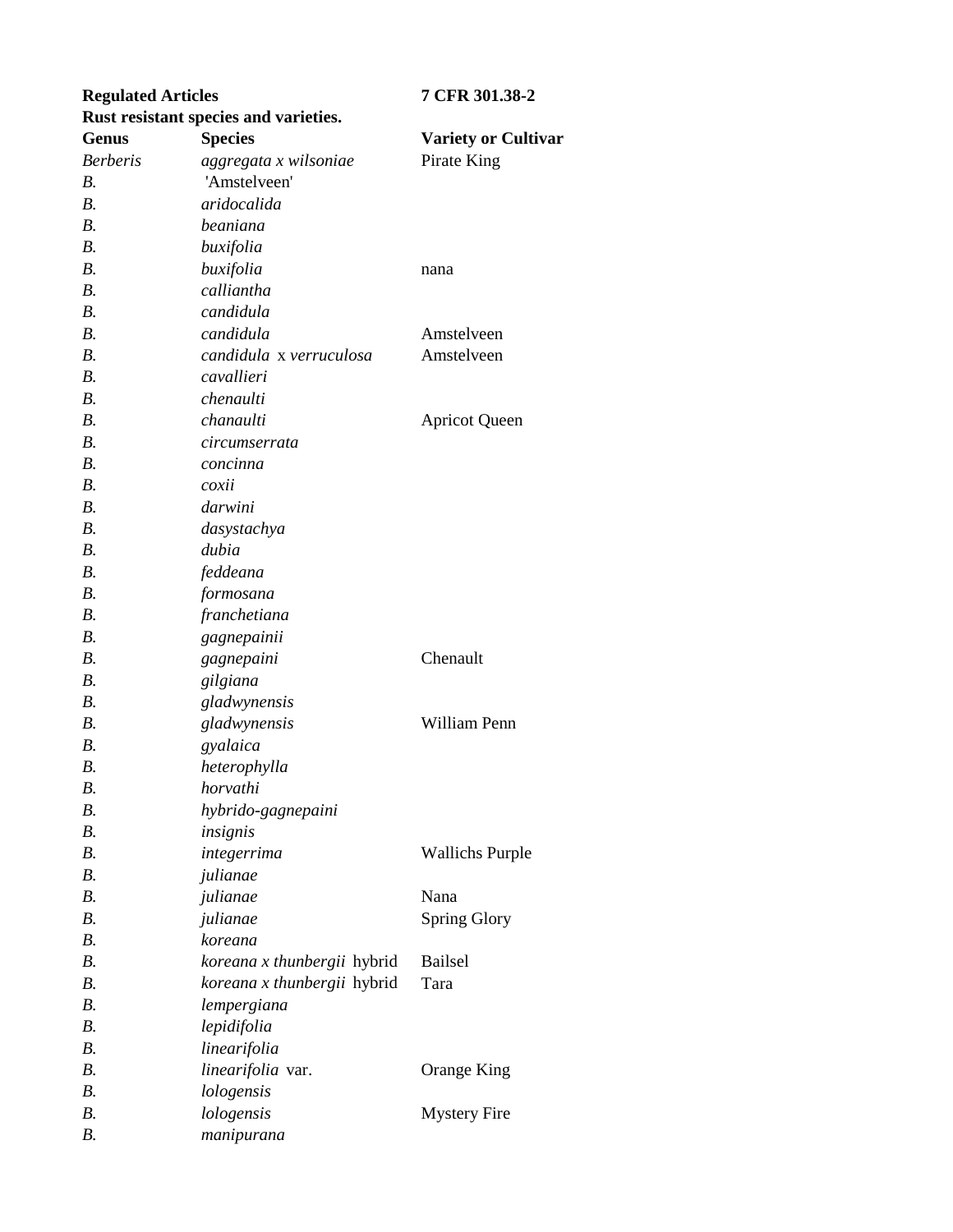| В. | media       | Dual Jewel                               |
|----|-------------|------------------------------------------|
| В. | media       | Park Jewel                               |
| B. | media       | Red Jewel                                |
| B. | mentorensis |                                          |
| B. | pallens     |                                          |
| В. | poirettii   | <b>BJG 073, MTA</b>                      |
| B. | potanini    |                                          |
| B. | Renton      |                                          |
| В. | replicata   |                                          |
| B. | sanguinea   |                                          |
| B. | sikkimensis |                                          |
| В. | soulienana  | <b>Claret Cascade</b>                    |
| B. | stenophylla |                                          |
| B. | stenophylla | diversifolia                             |
| B. | stenophylla | gracilis                                 |
| B. | stenophylla | irwini                                   |
| B. | stenophylla | nana compacta                            |
| B. | taliensis   |                                          |
| B. | telomaica   | artisepala                               |
| В. | thunbergii  |                                          |
| B. | thunbergii  | Admiration                               |
| B. | thunbergii  | Amera                                    |
| B. | thunbergii  | Anatares                                 |
| B. | thunbergii  | argenteo marginata                       |
| B. | thunbergii  | Arlene                                   |
| B. | thunbergii  | atropurpurea                             |
| В. | thunbergii  | atropurpurea erecta                      |
| B. | thunbergii  | atropurpurea erecta Marshalli            |
| B. | thunbergii  | atropurpurea Golden Ring                 |
| B. | thunbergii  | atropurpurea Intermedia                  |
| В. | thunbergii  | atropurpurea Knight Burgundy             |
| В. | thunbergii  | atropurpurea Moretti Select              |
| В. | thunbergii  | atropurpurea nana                        |
| В. | thunbergii  | atropurpurea Redbird                     |
| B. | thunbergii  | atropurpurea Rose Glow                   |
| B. | thunbergii  | aurea                                    |
| В. | thunbergii  | Aurea Nana                               |
| B. | thunbergii  | Bagatelle                                |
| B. | thunbergii  | <b>BailAnna</b> Moscato                  |
| B. | thunbergii  | BailElla Lambrusco                       |
| B. | thunbergii  | <b>BailErin Limoncello</b>               |
| B. | thunbergii  | Bailgreen (Jade Carousel <sup>TM</sup> ) |
| B. | thunbergii  | BailJulia Toscana                        |
| В. | thunbergii  | <b>Bailone</b>                           |
| В. | thunbergii  | Bailone (Ruby Carousel <sup>®)</sup>     |
| В. | thunbergii  | Bailtwo                                  |
| B. | thunbergii  | Bailtwo (Burgundy Carousel <sup>®)</sup> |
|    |             | Benita                                   |
| В. | thunbergii  |                                          |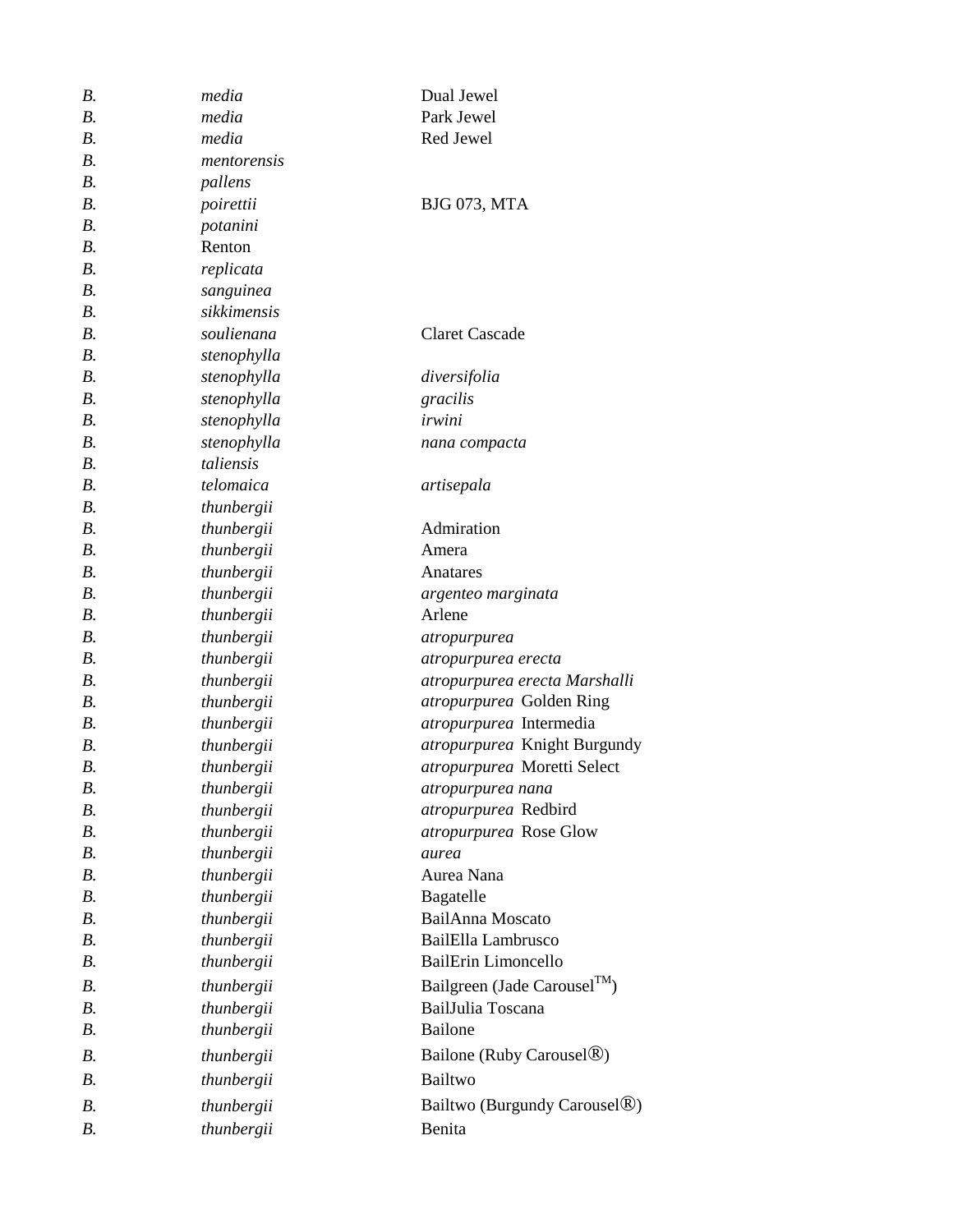| В.         | thunbergii | Bonanza Gold                          |
|------------|------------|---------------------------------------|
| В.         | thunbergii | Breval 8                              |
| В.         | thunbergii | Celeste                               |
| <i>B</i> . | thunbergii | Chloe                                 |
| <i>B</i> . | thunbergii | Concorde                              |
| В.         | thunbergii | Crimson Ruby                          |
| В.         | thunbergii | Crimson Pygmy                         |
| В.         | thunbergii | Criruzam Crimson Ruby                 |
| <i>B.</i>  | thunbergii | Daybreak                              |
| <i>B</i> . | thunbergii | Della                                 |
| В.         | thunbergii | Dwarf Jewel                           |
| <i>B</i> . | thunbergii | Edda                                  |
| В.         | thunbergii | erecta                                |
| В.         | thunbergii | Fay                                   |
| В.         | thunbergii | Fireball                              |
| $B$ .      | thunbergii | Gail                                  |
| B.         | thunbergii | globe                                 |
| В.         | thunbergii | golden                                |
| <i>B</i> . | thunbergii | Golden Carpet                         |
| $B$ .      | thunbergii | Golden Devine                         |
| В.         | thunbergii | Golden Pygmy                          |
| В.         | thunbergii | Golden Rocket                         |
| $B$ .      | thunbergii | Golden Ruby                           |
| В.         | thunbergii | Golden Torch                          |
| В.         | thunbergii | Green Carpet                          |
| В.         | thunbergii | Grhozam (Green Hornet <sup>TM</sup> ) |
| В.         | thunbergii | Harlequin                             |
| В.         | thunbergii | Helen                                 |
| <i>B</i> . | thunbergii | <b>Helmond Pillar</b>                 |
| В.         | thunbergii | Joyce                                 |
| В.         | thunbergii | Kasia                                 |
| В.         | thunbergii | Kobold                                |
| В.         | thunbergii | Koren                                 |
| В.         | thunbergii | Lime Glow                             |
| <i>B</i> . | thunbergii | Lotty                                 |
| <i>B</i> . | thunbergii | <b>Lustre Green</b>                   |
| В.         | thunbergii | Maria                                 |
| В.         | thunbergii | Martha                                |
| В.         | thunbergii | maximowiczi                           |
| <i>B</i> . | thunbergii | Midruzam Midnight Ruby™               |
| В.         | thunbergii | Mimi                                  |
| $B$ .      | thunbergii | minor                                 |
| В.         | thunbergii | Monlers                               |
| В.         | thunbergii | Monomb                                |
| <i>B</i> . | thunbergii | Monry                                 |
| В.         | thunbergii | NCBT <sub>1</sub>                     |
| В.         | thunbergii | <b>O'Byrne</b>                        |
| В.         | thunbergii | <b>Orange Rocket</b>                  |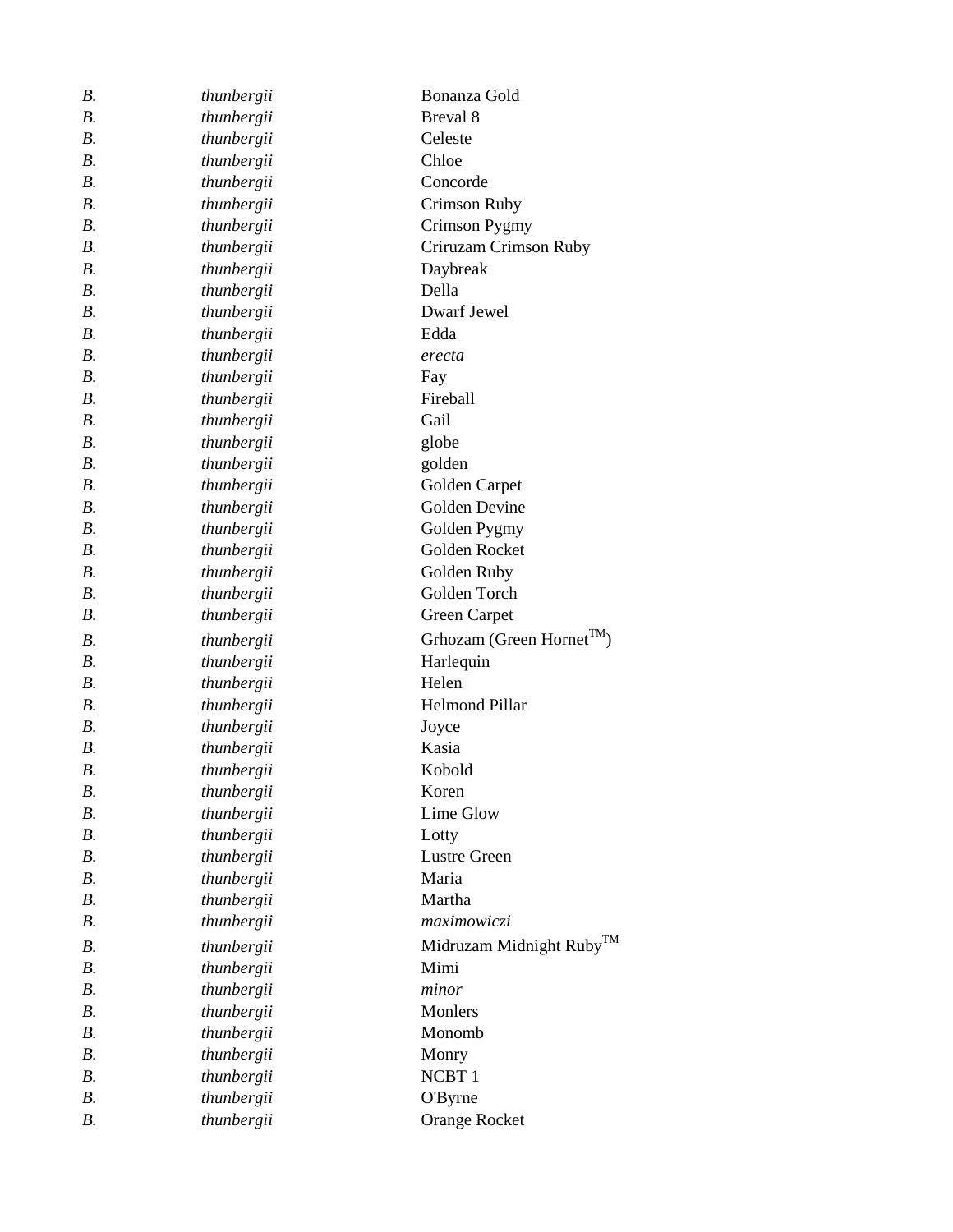| <b>B.</b>           | thunbergii               | Painter's Palette                      |
|---------------------|--------------------------|----------------------------------------|
| $B$ .               | thunbergii               | Phoebe                                 |
| $B$ .               | thunbergii               | Pink Queen                             |
| <i>B</i> .          | thunbergii               | pluriflora                             |
| <i>B</i> .          | thunbergii               | Pow Wow                                |
| В.                  | thunbergii               | Pyruzam (Pygmy Ruby <sup>TM</sup> )    |
| $B$ .               | thunbergii               | <b>Red Carpet</b>                      |
| $B$ .               | thunbergii               | <b>Red Rocket</b>                      |
| $B$ .               | thunbergii               | Rosy Rocket                            |
| $B$ .               | thunbergii               | Royal Burgundy                         |
| $B$ .               | thunbergii               | Royal Cloak                            |
| В.                  | thunbergii               | Ruth                                   |
| $B$ .               | thunbergii               | Sparkle                                |
| B.                  | thunbergii               | Sparkler                               |
| $B$ .               | thunbergii               | Talago                                 |
| $B$ .               | thunbergii               | Thornless                              |
| $B$ .               | thunbergii               | <b>Tiny Gold</b>                       |
| <i>B</i> .          | thunbergii               | 24Kagozam (24 Karat Gold™)             |
| B.                  | thunbergii               | <b>Upright Jewell</b>                  |
| В.                  | thunbergii               | Velglozam (Velvet Glow <sup>TM</sup> ) |
| $B$ .               | thunbergii               | variegata                              |
| $B$ .               | thunbergii               | xanthocarpa                            |
| <i>B</i> .          | thunbergii x calliantha  | NCBX3                                  |
| B.                  | thunbergii x media       | NCBX <sub>1</sub>                      |
| <b>B.</b>           | thunbergii x media       | <b>NCBX2</b>                           |
| <i>B</i> .          | thunbergii x Bailsel     | (Golden Carousel <sup>®)</sup>         |
| $B$ .               | <i>thungergii</i> x Tara | (Emerald Carousel <sup>®)</sup>        |
| $B$ .               | triacanthopha            |                                        |
| $B$ .               | triculosa                |                                        |
| В.                  | verruculosa              |                                        |
| <b>B.</b>           | virgatorum               |                                        |
| В.                  | workingensis             |                                        |
| <i>B</i> .          | xanthoxylon              |                                        |
| $B$ .               | x carminea               | Pirate King                            |
| $B$ .               | x frikartii              | 'Amstelveen'                           |
| <b>Mahoberberis</b> | aqui-candidula           |                                        |
| $M_{\cdot}$         | aquifolium               | Smaragd                                |
| $M_{\cdot}$         | aqui-sargentiae          |                                        |
| $M_{\cdot}$         | miethkeana               |                                        |
| $M_{\cdot}$         | x Magic                  |                                        |
|                     |                          |                                        |
| Mahonia             | amplectens               |                                        |
| М.                  | aquifolium               |                                        |
| $M_{\cdot}$         | aquifolium               | atropurpurea                           |
| $M_{\cdot}$         | aquifolium               | compacta                               |
| М.                  | aquifolium               | compacta John Muir                     |